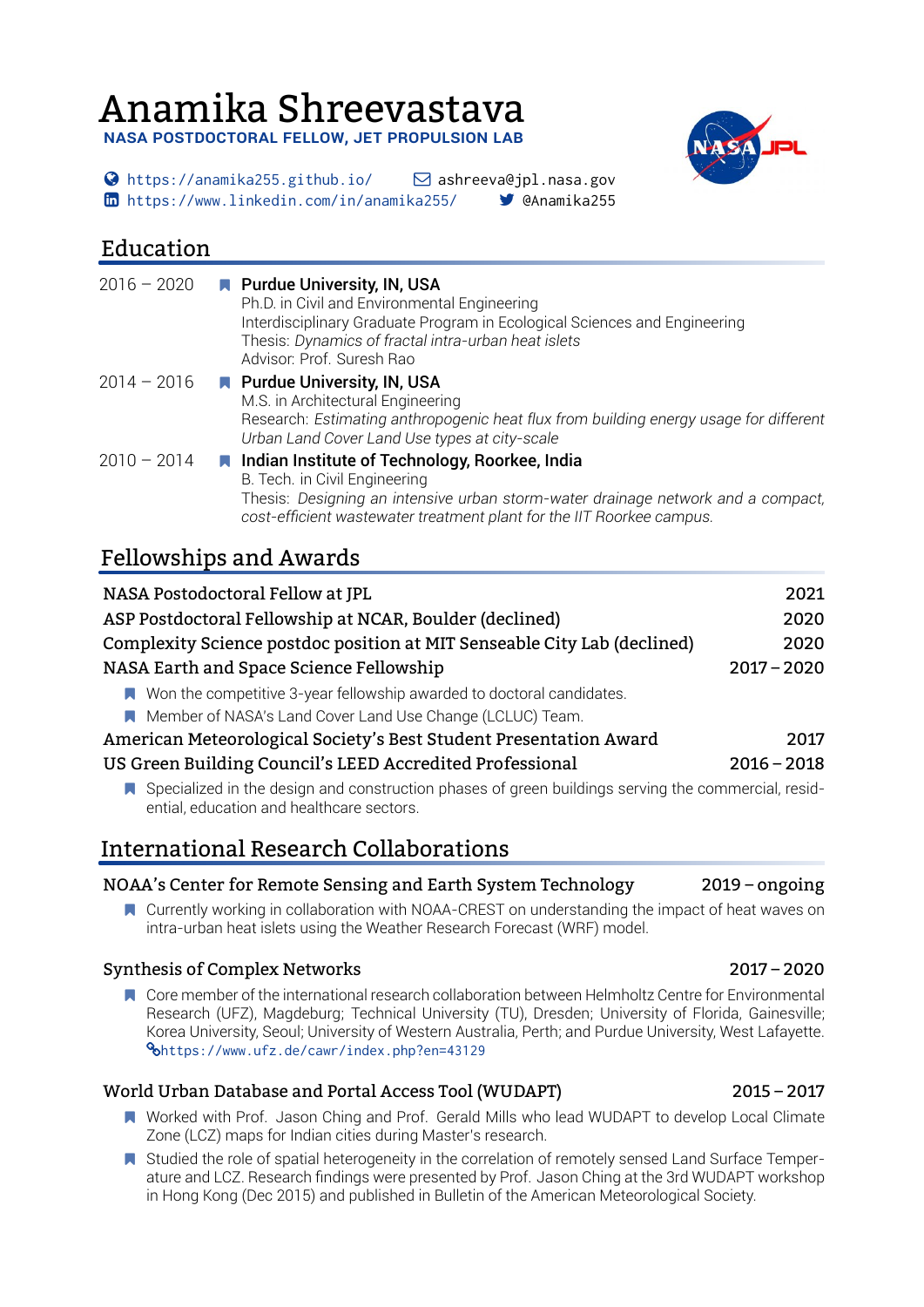# Journal Publications



**Shreevastava, A.**, Rao, P. & McGrath, G. (2019). Emergent self-similarity and scaling properties of fractal intra-urban heat islets for diverse global cities. *Physical Reviews E*. doi:[10.1103/PhysRevE.100.032142](https://dx.doi.org/10.1103/PhysRevE.100.032142)

**2 Shreevastava, A.**, Bhalachandran, S., McGrath, G., Huber, M. & Rao, P. (2019). Paradoxical impact of sprawling intra-urban heat islets: Reducing mean surface temperatures while enhancing local extremes. *Scientific Reports*. doi:[10.1038/s41598-019-56091-w](https://dx.doi.org/10.1038/s41598-019-56091-w)

**3** Bhalachandran, S., Chavas, D., Marks Jr, F., Dubey, S., **Shreevastava, A.** & Krishnamurti, T. (2019). Characterizing the energetics of vortex scale and subvortex scale asymmetries during tropical cyclone rapid intensity changes. *Journal of the Atmospheric Sciences*. doi:[10.1175/JAS-D-19-0067.1](https://dx.doi.org/10.1175/JAS-D-19-0067.1)

**4 Shreevastava, A.**, Rao, P. & McGrath, G. (2018). Spatial analysis of the surface urban heat island. *Land Surface and Cryosphere Remote Sensing*, *10777*. doi:[10.1117/12.2501441](https://dx.doi.org/10.1117/12.2501441)

5 Ching, J., Mills, G., Bechtel, B., ..., Shreevastava, A. et al. (2018). WUDAPT: An urban weather, climate, and environmental modeling infrastructure for the anthropocene. *Bulletin of the American Meteorological Society*, *99*(9), 1907–1924. doi:[10.1175/BAMS-D-16-0236.1](https://dx.doi.org/10.1175/BAMS-D-16-0236.1)

### Conference Presentations

2019/12 **N Shreevastava, A.**, Bhalachandran, S., Ramamurthy, P., and Rao, P.S.C. (2019, December). Impact of heat waves on intra-urban thermal heterogeneity. *Global Environment Change. AGU Fall Meeting, San Francisco, CA.*

> ■ Shreevastava, A., Bhalachandran, S., McGrath, G.S., Huber, M., and Rao, P.S.C. (2019, December). The paradox of sprawl vs compact urban morphology for mitigating extreme heat in cities. *AGU Fall Meeting, San Francisco, CA.*

- 2018/12 **Number Shreevastava, A.**, Rao, P.S.C., and McGrath, G.S. (2018, December). Fractal topography of the intra-urban thermal landscape. *Nonlinear Geophysics. AGU Fall Meeting, Washington, DC.*
- 2018/08 **Number Shreevastava, A.**, McGrath, G., Rao, P.S.C. (2018, September). Spatial analysis of the Surface Urban Heat Island. *SPIE Asia-Pacific Remote Sensing Conference, Honolulu, HI.*
- 2017/12 **N Shreevastava, A.**, McGrath, G., Rao, P.S.C. (2017, December). Characterizing the intra-urban spatial structure of High Heat Stress Zones. *Global Environment Change. AGU Fall meeting, New Orleans, LA.*
- 2017/01 **N Shreevastava, A.**, Bhalachandran, S., Garcia-Dorado, I., Aliaga, D., and Niyogi, D. (2017, January) Incorporation of urban form and function for improved correlation between Land Use Types and Land Surface Temperatures. *13th Symposium of the Urban Environment. 97th AMS Annual Meeting, Seattle, WA.*
	- **Shreevastava, A.**, Bhalachandran, S., Krueger, E., Rao, P.S.C., Modak, P., and Niyogi, D. (2017, January) A Resilience Analysis of 100 Climate Proofing Strategies of the C-40 Cities. *97th AMS Annual Meeting, Seattle, WA.*
	- Niyogi, D., Bhalachandran, S., Brousse, O., Jain, M., **Shreevastava, A.**, Jain, A.P. (2017, January) Investigation of the Impact of Urbanization Under the 2015 Delhi Heat Wave Scenario *13th Symposium of the Urban Environment. 97th AMS Annual Meeting, Seattle, WA.*